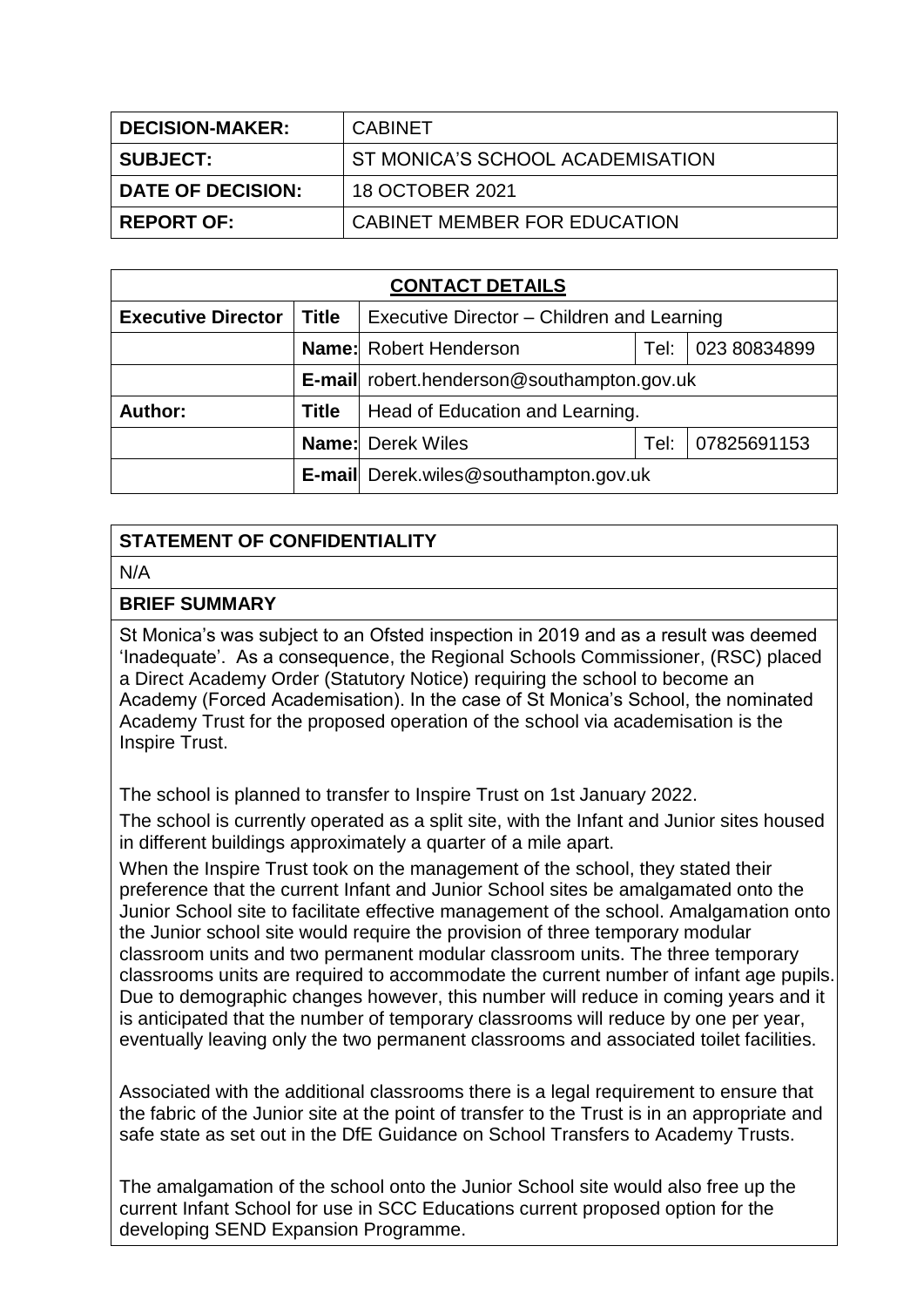SCC Property Division have commissioned a Feasibility Study on this proposal to amalgamate the school on to the Junior School site which is attached as Appendix 1. A calculation of the required Repairs & Maintenance (R&M) Works to bring the school to an appropriate and safe state, D1 & D2 R&M Priorities from the SCC Condition Survey (D1 - Current review within 12 months and D2 - review after 12 months) are attached as Appendix 2.

### **RECOMMENDATIONS:**

|                | (i)                                                                                                                                                                                                                                                                                                                                                                                                                                                                                                                                                                                                                                                                                                                                                                                                                                                                                                                                                                                                                                                     | To approve the addition of £1,262,000 to the Education & Children's<br>Social care capital programme, along with approval to spend, as<br>detailed in paragraph 1. This will fund the SCC R&M Statutory<br>commitments as part of the forced academisation of St Monica's<br>infant School, together with the provision of two permanent modular<br>classrooms to facilitate amalgamation onto the Junior School site. |          |            |            |
|----------------|---------------------------------------------------------------------------------------------------------------------------------------------------------------------------------------------------------------------------------------------------------------------------------------------------------------------------------------------------------------------------------------------------------------------------------------------------------------------------------------------------------------------------------------------------------------------------------------------------------------------------------------------------------------------------------------------------------------------------------------------------------------------------------------------------------------------------------------------------------------------------------------------------------------------------------------------------------------------------------------------------------------------------------------------------------|------------------------------------------------------------------------------------------------------------------------------------------------------------------------------------------------------------------------------------------------------------------------------------------------------------------------------------------------------------------------------------------------------------------------|----------|------------|------------|
|                | (iii)                                                                                                                                                                                                                                                                                                                                                                                                                                                                                                                                                                                                                                                                                                                                                                                                                                                                                                                                                                                                                                                   | To approve to transfer funding to the academy trust to complete the<br>works and delegate the Executive Director - Children and Learning to<br>undertake a transfer agreement.                                                                                                                                                                                                                                         |          |            |            |
|                |                                                                                                                                                                                                                                                                                                                                                                                                                                                                                                                                                                                                                                                                                                                                                                                                                                                                                                                                                                                                                                                         |                                                                                                                                                                                                                                                                                                                                                                                                                        |          |            |            |
| 1 <sub>1</sub> | <b>REASONS FOR REPORT RECOMMENDATIONS</b><br>Option 3 Recommended - Undertake St Monica's Junior School D1 & D2<br><b>R&amp;M Priorities to Comply with Statutory Requirements Under the Forced</b><br>Academisation Of the St Monica's Primary School and the Amalgamation<br>of St Monica's School onto The Junior School Site<br>The amalgamation of St Monica's school onto one site will enable the Trust to<br>operate the school on one site which will ensure an enhanced education<br>provision. Additionally, it will allow the existing Infant School site to be vacated<br>for utilisation as part of the SEND Expansion Programme. The improvements to<br>the fabric of the Junior School will ensure all health and safety requirements are<br>met as a legal obligation on the Council as set out in the DfE Guidance on<br>School Transfers to Academy Trusts.<br>The overall cost to undertake D1 & D2 R&M Priorities together with provision of<br>permanent and temporary accommodation is £1,951,000 as detailed in table<br>below. |                                                                                                                                                                                                                                                                                                                                                                                                                        |          |            |            |
|                | <b>Works</b>                                                                                                                                                                                                                                                                                                                                                                                                                                                                                                                                                                                                                                                                                                                                                                                                                                                                                                                                                                                                                                            |                                                                                                                                                                                                                                                                                                                                                                                                                        | Revenue  | Capital    | Total      |
|                | <b>Modular Provision</b><br>(Temporary &<br>Permanent)                                                                                                                                                                                                                                                                                                                                                                                                                                                                                                                                                                                                                                                                                                                                                                                                                                                                                                                                                                                                  |                                                                                                                                                                                                                                                                                                                                                                                                                        | £678,000 | £350,000   | £1,028,000 |
|                |                                                                                                                                                                                                                                                                                                                                                                                                                                                                                                                                                                                                                                                                                                                                                                                                                                                                                                                                                                                                                                                         | R&M D1 & D2 Priorities                                                                                                                                                                                                                                                                                                                                                                                                 | $E -$    | £908,000   | £908,000   |
|                |                                                                                                                                                                                                                                                                                                                                                                                                                                                                                                                                                                                                                                                                                                                                                                                                                                                                                                                                                                                                                                                         | <b>Potential SCC Costs</b>                                                                                                                                                                                                                                                                                                                                                                                             | £11,000  | £4,000     | £15,000    |
|                | <b>Grand Total</b>                                                                                                                                                                                                                                                                                                                                                                                                                                                                                                                                                                                                                                                                                                                                                                                                                                                                                                                                                                                                                                      |                                                                                                                                                                                                                                                                                                                                                                                                                        | £689,000 | £1,262,000 | £1,951,000 |
|                | <b>Current Approved</b><br><b>Budget</b>                                                                                                                                                                                                                                                                                                                                                                                                                                                                                                                                                                                                                                                                                                                                                                                                                                                                                                                                                                                                                |                                                                                                                                                                                                                                                                                                                                                                                                                        | £690,000 | £-         | £690,000   |
|                | <b>Funding Required</b>                                                                                                                                                                                                                                                                                                                                                                                                                                                                                                                                                                                                                                                                                                                                                                                                                                                                                                                                                                                                                                 |                                                                                                                                                                                                                                                                                                                                                                                                                        | $E -$    | £1,262,000 | £1,262,000 |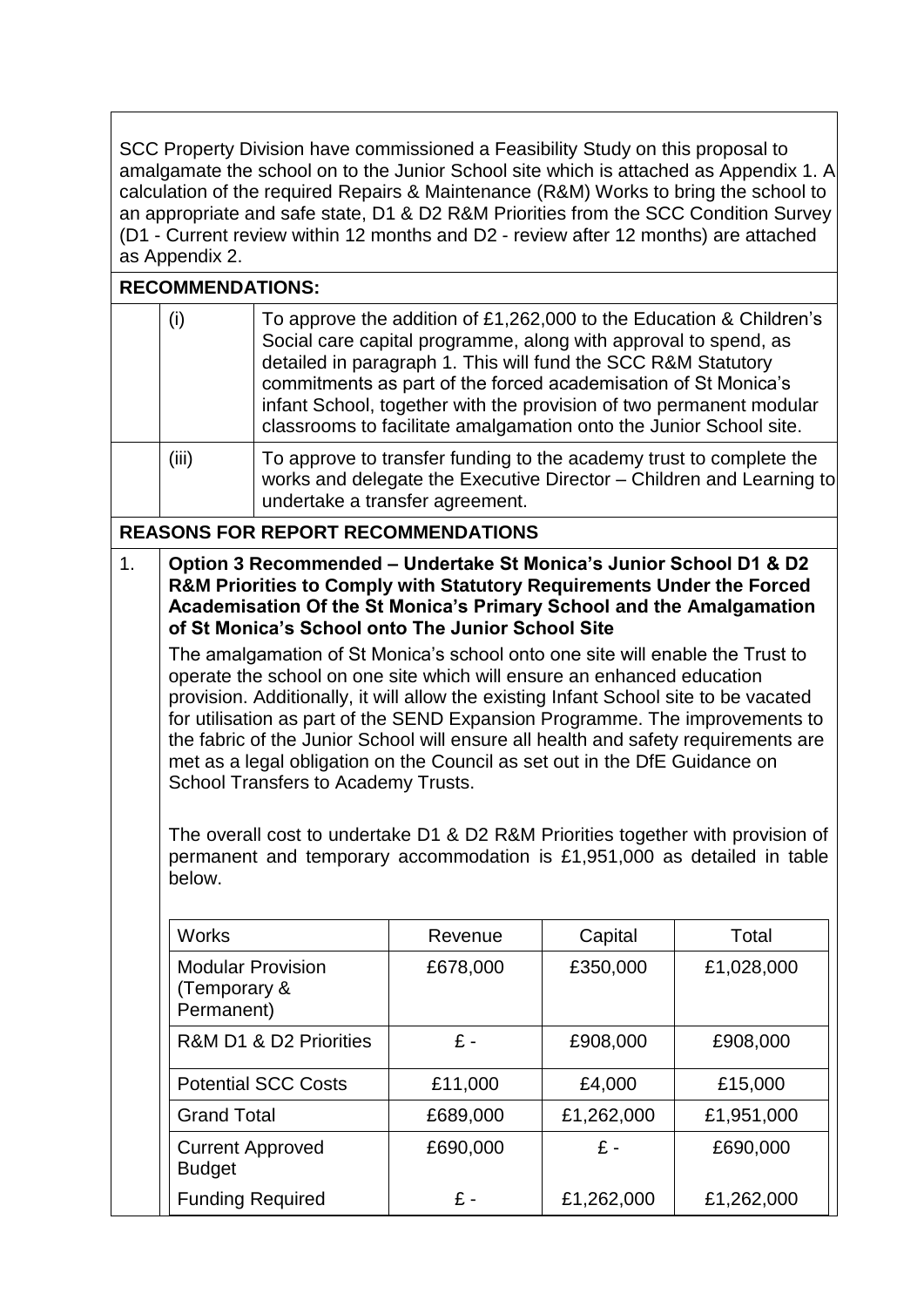|    | The recommendations assume that the SEND reconfiguration proceeds, and that<br>funding is made available to fulfil the current plans. There is potential risk that if<br>the reconfiguration is not fulfilled that the Infant School site may not be used for<br>the purposes currently proposed.                                                                                                                                                                                                                       |
|----|-------------------------------------------------------------------------------------------------------------------------------------------------------------------------------------------------------------------------------------------------------------------------------------------------------------------------------------------------------------------------------------------------------------------------------------------------------------------------------------------------------------------------|
|    | Schools Condition Allocation for 2021/22 was £4.3M in grant. This is not<br>committed and available to fund the £1,262,000 capital cost, therefore no<br>borrowing is required, leaving £3.1M for other school condition needs.                                                                                                                                                                                                                                                                                         |
|    | ALTERNATIVE OPTIONS CONSIDERED AND REJECTED                                                                                                                                                                                                                                                                                                                                                                                                                                                                             |
| 2. | Option 1 - Do Nothing - Not Recommended                                                                                                                                                                                                                                                                                                                                                                                                                                                                                 |
|    | The do-nothing option would not address the Council Statutory obligations under<br>the forced academisation of St Monica's Primary School. It would maintain the<br>current split site which has proven to be problematic to the effective management<br>and running of the school. Additionally, it will not allow the existing Infant School<br>site to be vacated for utilisation as part of SCC Educations preferred option for<br>the SEND Expansion Programme.                                                    |
|    | Option 2 - Undertake St Monica's Junior & infant School D1 & D2 R&M<br>Priorities Only to Comply with Statutory Requirements Under the Forced<br>Academisation Of the St Monica's Primary School, maintaining school<br>provision on Infant & Junior School Sites - Not Recommended                                                                                                                                                                                                                                     |
|    | To undertake the D1 & D2 priorities on both sites to meet legal obligation on the<br>Council as set out in the DfE Guidance on School Transfers to Academy Trusts.<br>It would not however address the management issues of the Trust in respect of<br>running the school on two sites, or free up the Infant School for utilisation as<br>part of SCC Educations preferred option for the SEND Expansion Programme.<br>It should be noted that this project is only at feasibility stage and has not been<br>approved. |
|    | Overall cost to undertake D1 & D2 R&M Priorities on both sites would be<br>£2.04M and would all be capital spend resulting in a revenue saving (£0.7M).                                                                                                                                                                                                                                                                                                                                                                 |
|    |                                                                                                                                                                                                                                                                                                                                                                                                                                                                                                                         |
|    | <b>DETAIL (Including consultation carried out)</b>                                                                                                                                                                                                                                                                                                                                                                                                                                                                      |
| 4. | Numerous meetings have taken place with the LA and the Inspire Trust and the<br>project team managing the academisation of the school to ensure that there is<br>agreement on the proposed arrangements.                                                                                                                                                                                                                                                                                                                |
| 5. | A full Feasibility Survey has been undertaken to determine the costs, and<br>requirements for the instillation of both the permanent and temporary<br>classrooms and associated infrastructure. The Capital assets team have also<br>determined the work that needs to be carried out on the Junior school building to<br>ensure that it meets current legal requirements. Details and costs can be found<br>in the attached appendices.                                                                                |
| 6. | The Trusts Project Management Team have been consulted at all stages and<br>are currently liaising with the DfE to receive further funding for other capital work<br>on the Junior site. It is intended to allow the Trusts team to determine the order                                                                                                                                                                                                                                                                 |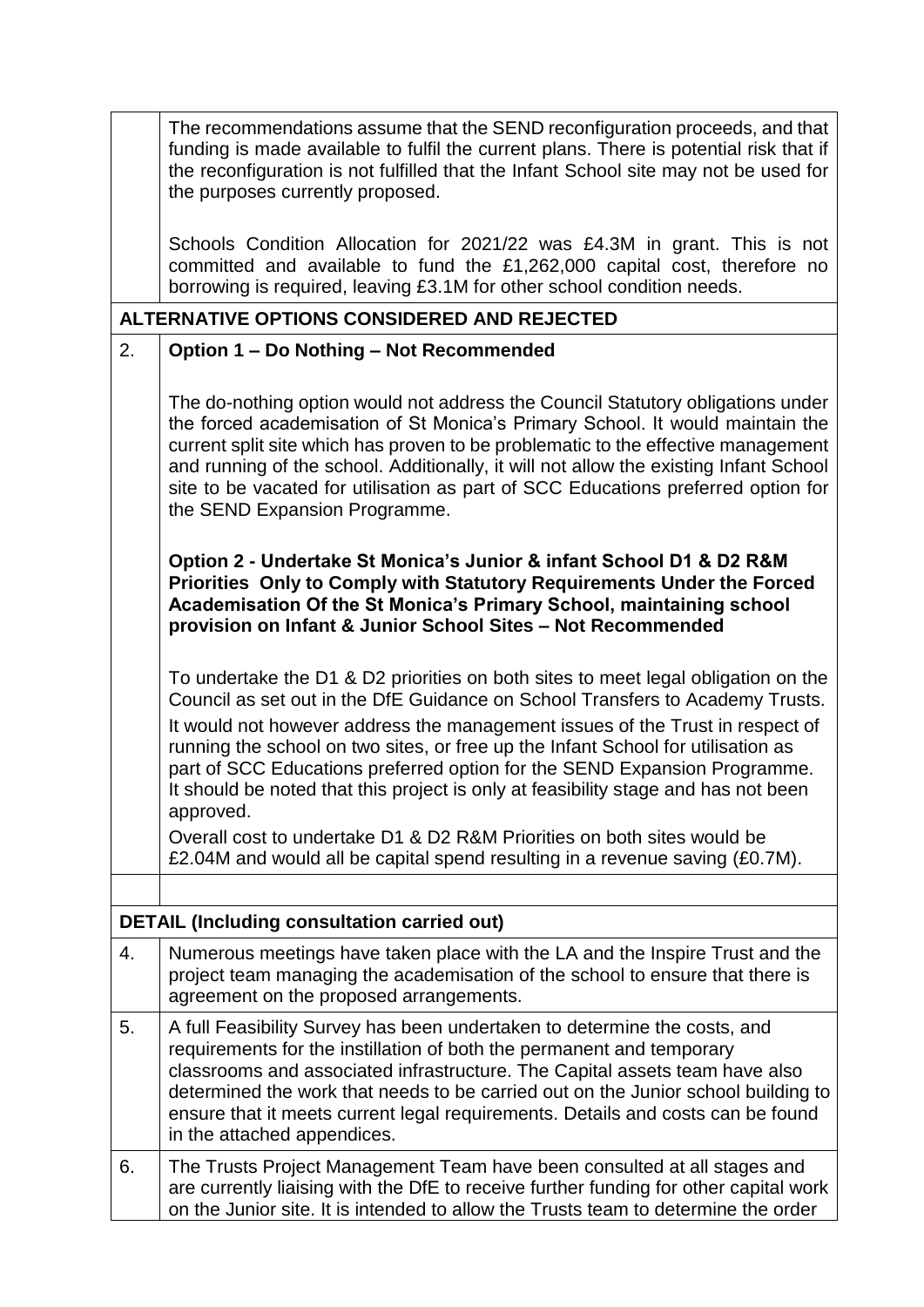of works so that the needs of the school are met while ensuring that there is effective co-ordination between the LA and DfE funded improvements.

Time constraints mean that SCC would not be able to procure and deliver the project itself by September 2022, hence initiating discussions with Inspire Trust to see if they would be willing to take on project delivery. Once confirmed this would be undertaken via a Transfer Agreement as part of the Academisation Agreement, with funding passed to the Trust to undertake the required works. The Transfer Agreement would encompass conditions ensuring that the required works are undertaken in line with SCC requirements and value for money is demonstrated.

# **RESOURCE IMPLICATIONS**

#### **Capital/Revenue**

| 7. | Capital Funding allocation to be made to fund the SCC R&M statutory<br>commitments as part of the forced academisation of St Monica's infant School,<br>together with the provision of two number permanent modular classrooms to<br>facilitate amalgamation onto the Junior School site in the sum of £1,262,000<br>(Breakdown Included Above).<br>It is proposed to fund this in full from the Schools Condition Allocation grant. |
|----|--------------------------------------------------------------------------------------------------------------------------------------------------------------------------------------------------------------------------------------------------------------------------------------------------------------------------------------------------------------------------------------------------------------------------------------|
| 8. | Revenue funding was approved by Council in February 2021, and subsequently                                                                                                                                                                                                                                                                                                                                                           |

revised down to £690,000 due to decreasing pupil numbers. The budget will be utilised to fund provision of three temporary classrooms over academic years 2022/23 – 2025/26.

There will need to be a reprofiling of the existing revenue budget to rephase spend to the updated project profile.

# **Property/Other**

9. N/A

# **LEGAL IMPLICATIONS**

# **Statutory power to undertake proposals in the report:**

- 10. Using the Secretary of State's powers under Section 4 of the Academies Act 2010, Regional School Commissioners (RSC) may make an academy order in respect of a maintained school either on the application of a school's governing body or if the school is eligible for intervention within the meaning of Part 4 of the 2006 Act. 11. Where a maintained school is judged inadequate by Ofsted the RSC is under a duty to make an academy order. Before the RSCs exercise this duty, they may consider the viability of the school. If an academy order is made in respect of a school, the RSC must give a copy of the order to: a. the governing body of the school; b. the headteacher; c. the local authority; and d. in the case of a foundation or voluntary school that has a foundation: (i) the trustees of the school;
	- (ii) the person or persons by whom the foundation
		- governors are appointed; and,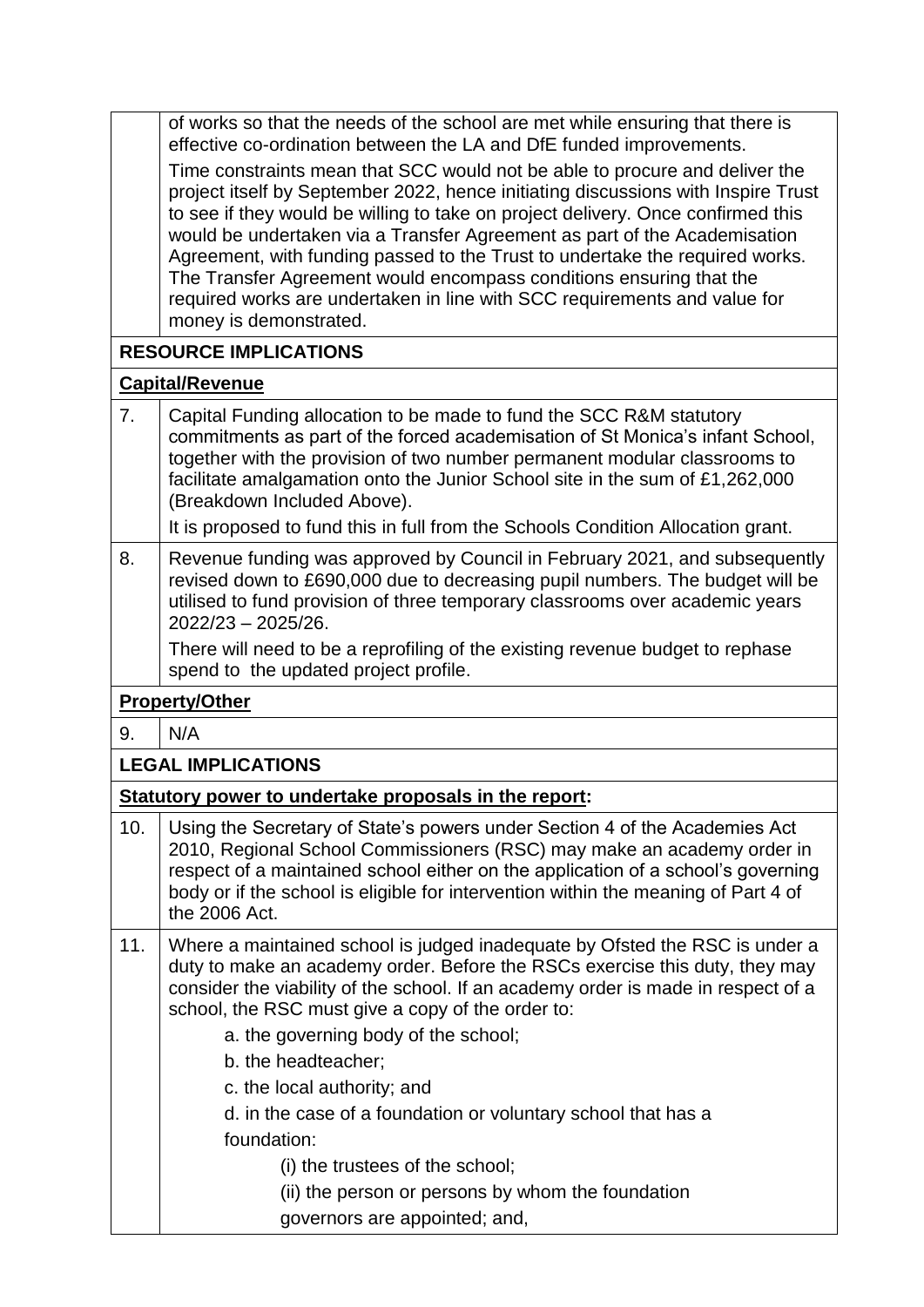|     | (iii) in the case of a school which has a religious                                                                                                                                                                                                                                                                                                                                                                                                                                                                                                                                                                                                                    |
|-----|------------------------------------------------------------------------------------------------------------------------------------------------------------------------------------------------------------------------------------------------------------------------------------------------------------------------------------------------------------------------------------------------------------------------------------------------------------------------------------------------------------------------------------------------------------------------------------------------------------------------------------------------------------------------|
|     | character, the appropriate religious body                                                                                                                                                                                                                                                                                                                                                                                                                                                                                                                                                                                                                              |
| 12. | For a maintained school which has been judged inadequate by Ofsted there is<br>no requirement for a consultation to be carried out by the governing body or by<br>the academy trust on whether the conversion should take place. There is no<br>requirement for the RSC to consult on whether the maintained school should<br>convert to an academy.<br>Where such a maintained school is a foundation or voluntary school that has a<br>foundation, the RSC must consult the following regarding the <i>identity of the</i><br>academy trust:<br>(i) the trustees of the school;<br>(ii) the person or persons by whom the foundation governors are<br>appointed; and |
|     | (iii) in the case of a school which has a religious character, the<br>appropriate religious body.                                                                                                                                                                                                                                                                                                                                                                                                                                                                                                                                                                      |
| 14  | The Council has satisfied itself that the RSC has issued an Academies Order<br>for St Monica's School in accordance with the above statutory provisions and is<br>therefore required to transfer the school to Academy status in a fit and proper<br>state and make good any outstanding repairs in accordance with the Scheme<br>for Financing Schools as it applies to the funding of Maintained schools of the<br>relevant category                                                                                                                                                                                                                                 |
|     |                                                                                                                                                                                                                                                                                                                                                                                                                                                                                                                                                                                                                                                                        |
|     | <b>Other Legal Implications:</b>                                                                                                                                                                                                                                                                                                                                                                                                                                                                                                                                                                                                                                       |
| 15. | N/A                                                                                                                                                                                                                                                                                                                                                                                                                                                                                                                                                                                                                                                                    |
|     | <b>RISK MANAGEMENT IMPLICATIONS</b>                                                                                                                                                                                                                                                                                                                                                                                                                                                                                                                                                                                                                                    |
| 16. | Failure to secure the finance to undertake the necessary works for<br>academisation will further delay the conversion of the school to an academy<br>against the statutory requirement as defined by the Direct Academy Order<br>issued by the Regional School Commissioner, (RSC)                                                                                                                                                                                                                                                                                                                                                                                     |
| 17. | Failure to secure the finance to undertake the amalgamation works to the Junior<br>School site will impact on management of St Monica's Primary School together<br>with not being able to progress SCC Educations preferred SEND Expansion<br>Option                                                                                                                                                                                                                                                                                                                                                                                                                   |
| 18. | Inspire Trust not able to provide temporary / permanent accommodation to<br>facilitate amalgamation to Junior School Site with requirement for continued<br>occupation / licence for Infant School site. Infant school not vacated for<br>September 2022, potentially impacting the SEND proposed project and place<br>numbers within the City's boundaries.                                                                                                                                                                                                                                                                                                           |
|     | <b>POLICY FRAMEWORK IMPLICATIONS</b>                                                                                                                                                                                                                                                                                                                                                                                                                                                                                                                                                                                                                                   |
| 19. | None                                                                                                                                                                                                                                                                                                                                                                                                                                                                                                                                                                                                                                                                   |

**KEY DECISION?** Yes **WARDS/COMMUNITIES AFFECTED:** All SUPPORTING DOCUMENTATION